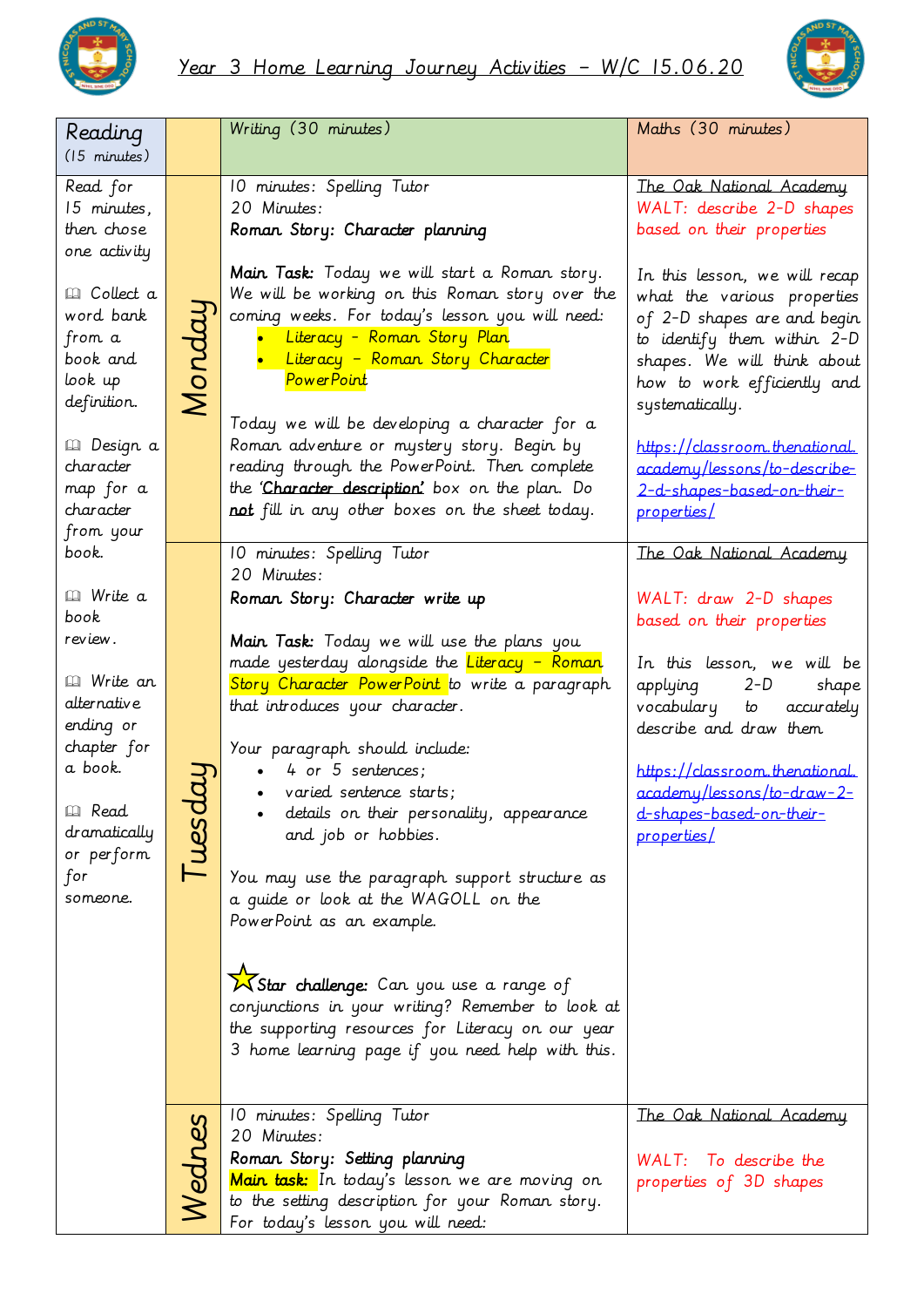



|          | Literacy - Roman Story Plan                                            | In this lesson, we will be                               |
|----------|------------------------------------------------------------------------|----------------------------------------------------------|
|          | Literacy - Roman Story Setting PowerPoint                              | looking in detail at<br>the                              |
|          |                                                                        | properties<br>of $3D$<br>and                             |
|          | Begin by reading through the PowerPoint. Then                          | identifying these. This will                             |
|          | complete the 'Setting description' box on the plan.                    | build on our work on angles                              |
|          | Do not fill in any other boxes on the sheet                            | and 2D shapes.                                           |
|          | today.                                                                 |                                                          |
|          |                                                                        | https://classroom.thenational.                           |
|          |                                                                        | academy/lessons/to-describe-                             |
|          |                                                                        | the-properties-of-3d-shapes/                             |
|          | 10 minutes: Spelling Tutor                                             | The Oak National Academy                                 |
|          | 20 Minutes:                                                            |                                                          |
|          | Roman Story: Setting write up                                          | WALT: identify and describe                              |
|          |                                                                        | symmetry in 2D shapes                                    |
|          | Main Task:                                                             |                                                          |
|          | Today we will use the plans you made yesterday                         | In this lesson, we will be                               |
|          | alongside the Literacy - Roman Story Setting                           | looking in detail at<br>the                              |
|          | PowerPoint to write a setting description. This will                   | definition of symmetry and                               |
|          | describe where your character is at the beginning                      | how to recognise this in                                 |
|          | of the story.                                                          | familiar 2D shapes. This will                            |
|          |                                                                        | build on our work on the                                 |
| Thursdai | Your paragraph should:                                                 | properties of 2D shapes.                                 |
|          | · describe the senses;                                                 |                                                          |
|          | • include fronted adverbials;<br>represent a Roman setting (e.g. Roman | https://classroom.thenational.                           |
|          | baths, a villa, a market)                                              | academy/lessons/to-identify-                             |
|          |                                                                        | and-describe-symmetry-in-                                |
|          | You may use the sentence starts as a quide or                          | 2d-shapes/                                               |
|          | look at the WAGOLL on the PowerPoint as an                             |                                                          |
|          | example.                                                               |                                                          |
|          |                                                                        |                                                          |
|          | X Star challenge: Can you use fronted                                  |                                                          |
|          | adverbials in your writing? Remember to look at                        |                                                          |
|          | the supporting resources for Literacy on our year                      |                                                          |
|          | 3 home learning page if you need help with this.                       |                                                          |
|          | 10 minutes: Spelling Tutor<br>20 Minutes:                              | The Oak National Academy                                 |
|          | BBC Bitesize Daily Lesson (Reading)                                    | WALT: revise shapes                                      |
|          |                                                                        |                                                          |
|          | 'Slime' by David Walliams 19.06.20                                     |                                                          |
|          |                                                                        | In this lesson, we will be                               |
|          | https://www.bbc.co.uk/bitesize/tags/zmyxxyc/                           | revising all of the new<br>learning from this week. This |
|          | year-3-and-p4-lessons/1                                                | will include describing 2D                               |
| Fridau   |                                                                        | and 3D shapes, lines of                                  |
|          | Have a go at this online lesson made by BBC                            | symmetry and all of the new                              |
|          | Bitesize. Watch the video/s and complete the                           | vocabulary<br>have<br>we                                 |
|          | activities.                                                            | encountered.                                             |
|          |                                                                        |                                                          |
|          |                                                                        | https://classroom.thenational.                           |
|          |                                                                        | academy/lessons/to-revise-                               |
|          |                                                                        | shapes/                                                  |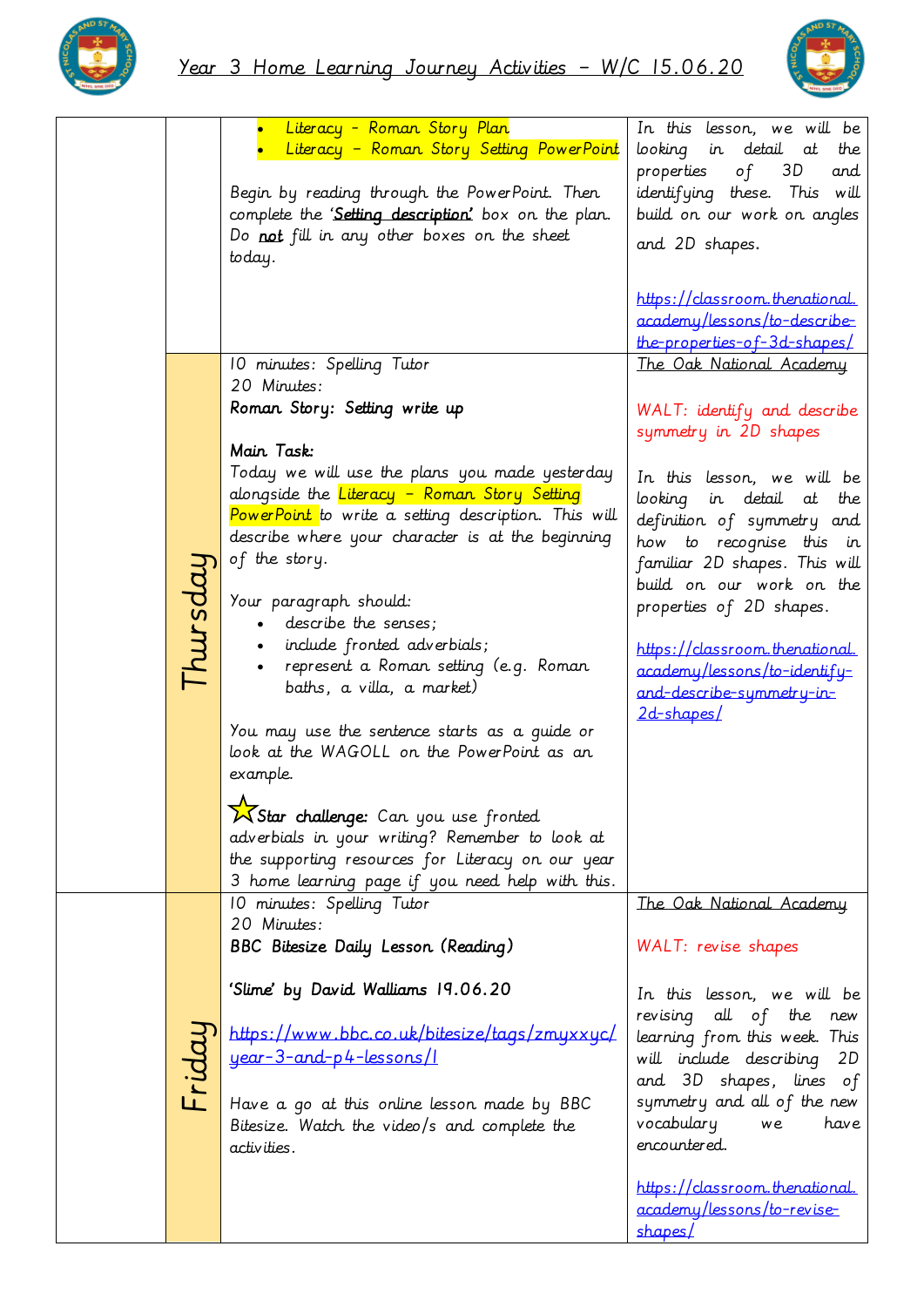



Because Rainbow Class will be completing specific lessons on each day of the week, you should try to complete these lessons on the correct day. This way, if you attend Rainbow Class on some days, you won't end up doing the same lesson twice. As a core subject, RE activities should be completed each week. There will be a new RE activity set next week.

| Monday                                                                                                                                                                                                                                                                                                                                                                                 | <u>Tuesday</u>                                                                                                                                                                                                                                 | Wednesday                                                                                                                                                                                                             |
|----------------------------------------------------------------------------------------------------------------------------------------------------------------------------------------------------------------------------------------------------------------------------------------------------------------------------------------------------------------------------------------|------------------------------------------------------------------------------------------------------------------------------------------------------------------------------------------------------------------------------------------------|-----------------------------------------------------------------------------------------------------------------------------------------------------------------------------------------------------------------------|
| French                                                                                                                                                                                                                                                                                                                                                                                 | PE                                                                                                                                                                                                                                             | ICT                                                                                                                                                                                                                   |
| WALT revise French colour words.                                                                                                                                                                                                                                                                                                                                                       | Have a go at this week's<br>Specsavers 'Virtual' Sussex                                                                                                                                                                                        | WALT: find out what makes<br>a good computer game.                                                                                                                                                                    |
| Visit this website and play all levels of<br>this game to revise the French colours.<br>https://www.french-<br>games.net/frenchlessons?topic=Colours&level=primary<br>Star Challenge: Can you make your<br>own French colour flashcards using the<br>vocabulary in this game? You could make<br>a set with English and French colour<br>words to play snap or memory.<br><u>Monday</u> | School Games activities.<br>Information on what this<br>week's sport and activities<br>are can be found here.<br>If you can, please upload<br>your scores at<br>www.sussexschoolgames.co.u<br>k<br>by midday 12pm on Friday<br>19 <sup>n</sup> | Task:<br>https://www.bbc.co.uk/bitesize/topics<br>/zs7s4wx/articles/zw96tfr<br>Have you ever wanted to<br>design your own computer<br>game? Visit the website<br>above to find out what<br>plans and thoughts go into |
| <b>PSHE</b><br>WALT think about our special, individual<br>qualities.                                                                                                                                                                                                                                                                                                                  | June.                                                                                                                                                                                                                                          | making a computer game.<br>Consider important questions<br>such as:                                                                                                                                                   |
| Use the PSHE - All about Me Rainbow<br>template. In each part of the rainbow,<br>write an adjective or a sentence to<br>describe your best qualities. Alternatively,<br>ask people from your family or friends to<br>tell you what your best qualities are and<br>write them in to each section.                                                                                       |                                                                                                                                                                                                                                                | Who will be the hero of<br>your game?<br>What is the objective?<br>What are the rules?<br>How can you program a<br>computer qame?                                                                                     |
| In one cloud, add something you hope<br>for. In the other cloud, add a goal that<br>you have.<br>Star Challenge: Could you make a<br>rainbow to give to someone else that tells<br>them what you think all of their good<br>qualities are?                                                                                                                                             |                                                                                                                                                                                                                                                | You could plan out some of<br>your ideas and then visit:<br>https://scratch.mit.edu/projects/24914<br>3200/editor?tutorial=animate-an-<br>adventure-game to follow the<br>tutorial to animate an<br>adventure game.   |